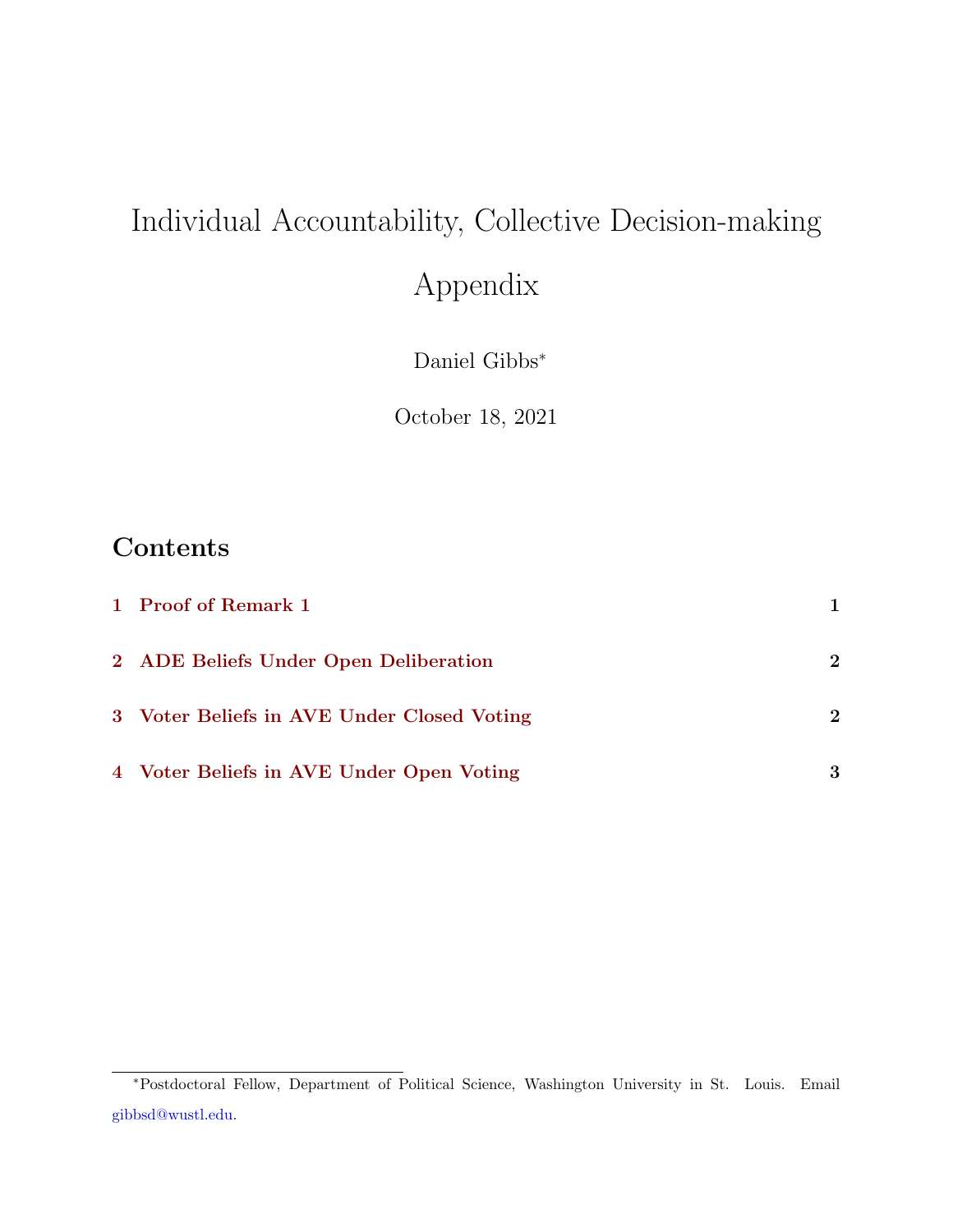#### <span id="page-1-0"></span>1 Proof of Remark [1](#page-1-1)

<span id="page-1-1"></span>Remark 1

 $R_D(g)$  is increasing in g and  $\lim_{g\to\infty} R_D(g) = 1$ .  $R_V(g)$  is increasing in g and  $\lim_{g\to\infty} R_V(g) = 1$ .  $R_{PD}(g) = R_V(g).$  $R_D(g) > R_V(g)$  $R_V(g') > R_D(g)$  if g' is sufficiently greater than g.

**Proof of Remark [1:](#page-1-1)** For each possible realization of group member abilities, each potential member of a governing coalition in an AVE votes for the correct policy with at least probability  $q > 1/2$ . Theorem 1 in [Berend and Sapir](#page-4-0) [\(2005\)](#page-4-0) states that if this condition holds for for a group of size  $n$ , then the probability that a randomly selected subgroup selects the correct policy by simple majority vote is increasing in the size of the subgroup. The theorem therefore implies that  $R_V(1) \le R_V(3) \le \dots \le R_V(n)$ . It is a well-established result in the uncertain dichotomous choice literature that if the average probability with which a member of a group selects the correct policy exceeds  $1/2$ , then the probability that the group selects the correct policy by simple majority rule approaches 1 as the size of the group approaches infinity. See Theorem 3 in [Boland](#page-4-1) [\(1989\)](#page-4-1) for a simple proof.

It is straightforward to show that  $R_D(g) > R_V(g)$  for  $g \geq 3$ . Let  $h_g$  denote the number of high-ability types in an accountable governing coalition. In each equilibrium, because  $g$  is fixed,  $Pr(h_g = i)$  is the same in both equilibria for all  $i \in \{0, 1, ..., g\}$ . For all  $h_g \in \{\frac{g+1}{2}, ..., g\}$ , both equilibria select the correct policy with probability 1. If  $h_g = 0$ , both equilibria select the correct policy with probability  $B\left(\frac{g+1}{2}\right)$  $\frac{+1}{2}, g, q$ ). For all  $i \in \{1, 2, \ldots \frac{g-1}{2}\}$  $\frac{-1}{2}$ , the correct policy is selected with probability 1 in the  $q$ -ADE and probability less than one in the  $q$ -AVE.

The monotonicity and asymptotic convergence properties of  $R_V(g)$  imply that for each  $g \geq 3$ , a positive odd integer  $g' > g$  exists such that  $R_V(g') > R_D(g)$ .  $\Box$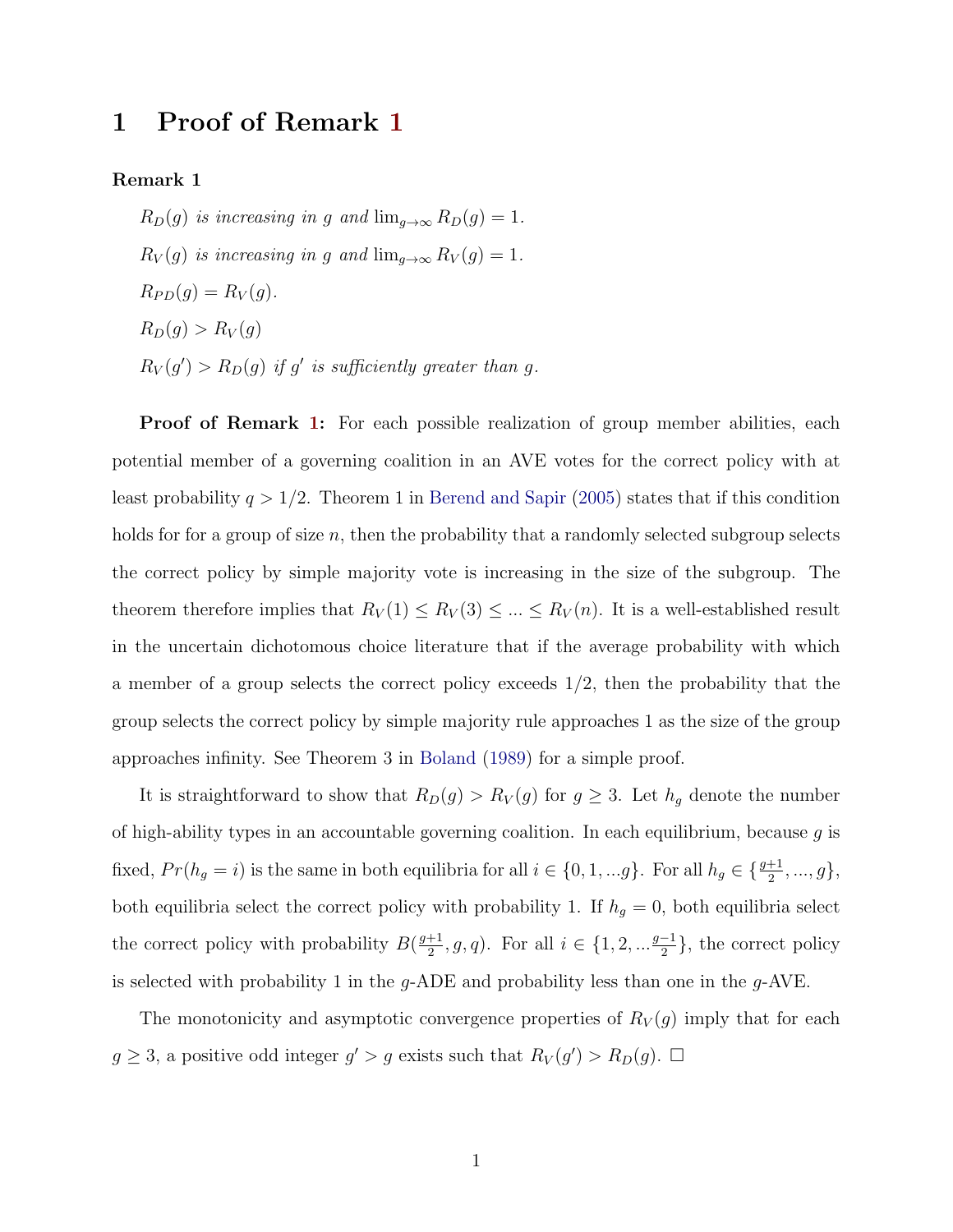#### <span id="page-2-0"></span>2 ADE Beliefs Under Open Deliberation

In a g-ADE under open deliberation,

- for all  $i \in C_D$ ,  $\mu_i(y, v, m) = 1$  if  $m_i \in {\bf m}_i(H, 1), {\bf m}_i(H, 0)$  and  $\mu_i(y, v, m) = 0$  if  $m_i \in {\mathbf{m}_i(L, 1), \mathbf{m}_i(L, 0)}$  for all  $y, v$ , and  $m_D \in M_D^*$ . For all  $m_D \notin M_D^*$ ,  $\mu_i(y, v, m) = 0$ for all  $y$  and  $v$ .
- for all  $i \notin C_D$ ,  $\mu_i(I) = 1/2$  for all I.
- for all  $i \in N$ ,  $\eta_i(\theta_i, s_i, m) = \eta_i(\theta_i, s_i)$ .

#### <span id="page-2-1"></span>3 Voter Beliefs in AVE Under Closed Voting

The second part of Lemma 2 states that  $\lim_{g\to\infty} \hat{a}(0,g) = 1/2$  and  $\lim_{g\to\infty} \hat{a}(1,g) = 1/2$ . In main text I define

$$
\hat{a}(0, g) \equiv [1 + \frac{\hat{\lambda}_g(y = 0 | \theta_i = H)}{\hat{\lambda}_g(y = 0 | \theta_i = L)}]^{-1}
$$

and

$$
\hat{a}(1,g) \equiv [1 + \frac{\hat{\lambda}_g(y=1|\theta_i = H)}{\hat{\lambda}_g(y=1|\theta_i = L)}]^{-1}
$$

In the main text I show that

$$
\hat{\lambda}_g(y=0|\theta_i=H)=
$$

$$
\pi\sum_{i=\frac{g-1}{2}}^{g-1}Pr(h_{g-1}=i)+\sum_{i=0}^{\frac{g-3}{2}}Pr(h_{g-1}=i)[\pi(1-B(\frac{g+1}{2},g-i-1,1-q))+(1-\pi)B(\frac{g+1}{2},g-i-1,1-q)]
$$

For  $q > 1/2$ ,  $\frac{q+1}{2} > (g - i - 1)(1 - q)$ . Therefore

$$
\lim_{g \to \infty} B(\frac{g+1}{2}, g - i - 1, 1 - q) = 0
$$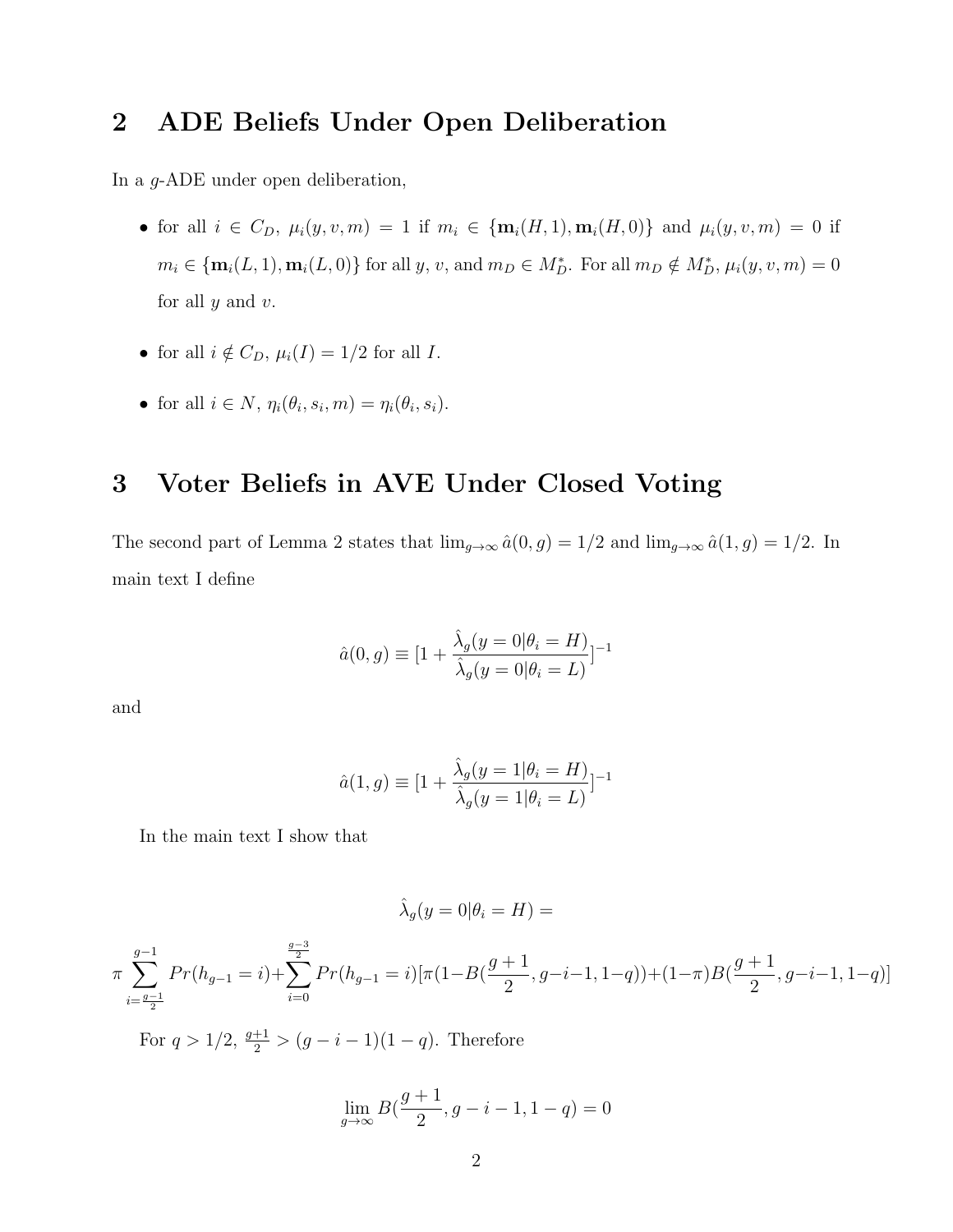Thus

$$
\lim_{g \to \infty} \hat{\lambda}_g(y=0|\theta_i = H) = \pi
$$

I show in the main text that

$$
\hat{\lambda}_g(y=0|\theta_i=L) =
$$

$$
= \pi \sum_{i=\frac{g+1}{2}}^{g-1} Pr(h_{g-1} = i) + \sum_{i=0}^{\frac{g-1}{2}} Pr(h_{g-1} = i) [\pi (1 - B(\frac{g+1}{2}, g-i, 1-q)) + (1 - \pi)B(\frac{g+1}{2}, g-i, 1-q)]
$$

For  $q > 1/2$ ,  $\frac{g+1}{2} > (g-i-1)(1-q)$ . Therefore

$$
\lim_{g \to \infty} B(\frac{g+1}{2}, g - i, 1 - q) = 0
$$

Thus

$$
\lim_{g \to \infty} \hat{\lambda}_g(y=0|\theta_i = L) = \pi
$$

It follows that

$$
\lim_{g \to \infty} \frac{\hat{\lambda}_g(y=0|\theta_i = H)}{\hat{\lambda}_g(y=0|\theta_i = L)} = 1
$$

Therefore  $\lim_{g\to\infty} \hat{a}(0,g) = 1/2$ . An analogous proof establishes  $\lim_{g\to\infty} \hat{a}(1,g) = 1/2$ .

## <span id="page-3-0"></span>4 Voter Beliefs in AVE Under Open Voting

I analyze voter beliefs for  $v_i = 0$  and z in the main text. For  $v_i = 1$  and z,

$$
\tilde{\lambda}_g(v_i = 1, z | \theta_i = H) = Pr(v_i = 1, z | \theta_i = H) =
$$

$$
(1 - \pi) \sum_{i=0}^{g-1} \frac{1}{2^{g-1}} {g-1 \choose i} b(z, g-1-i, 1-q)
$$